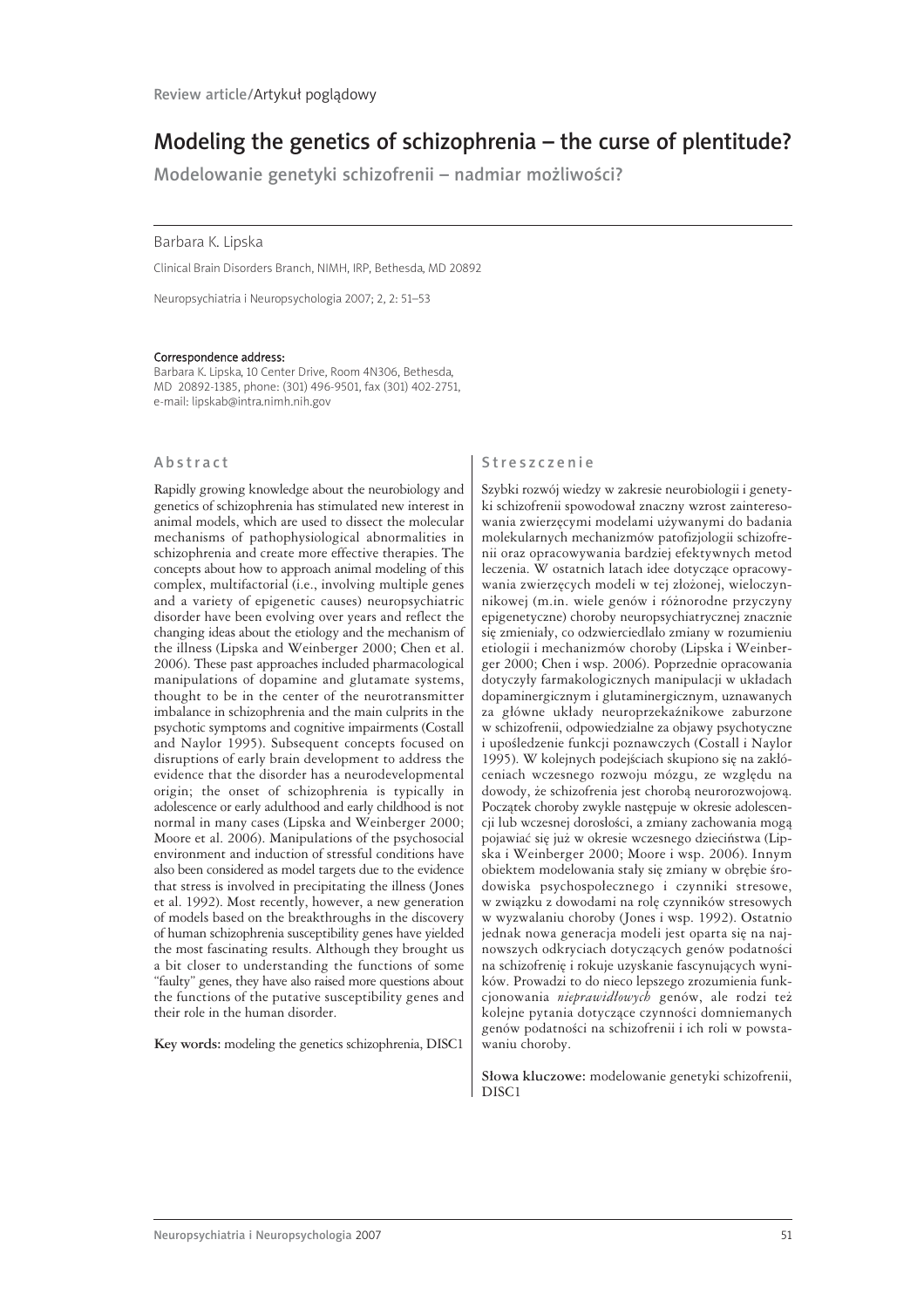Many of the recently discovered schizophrenia candidate genes [e.g., COMT, GRM3, PPP3CC (calcineurin), DARPP32] have been associated with cognitive dysfunction, a symptom relatively resistant to current antipsychotic treatments and viewed as a core symptom of schizophrenia. The genetic animal models with mutations in the genes involved in brain development (e.g., DISC1, NRG1, DTNBP1) have provided insights into molecular mechanisms of abnormal neurodevelopment in schizophrenia. In particular, several recent studies on disruptions of the DISC1 gene in mice illustrate the great potential of the new genetic approaches but also signal the vast complexity of the problem.

The initial rationale for studying the effects of mutations in DISC1 came from the discovery of the chromosomal translocation resulting in a breakpoint in the DISC1 gene that co-segregated with major mental illness in a Scottish family (reviewed by Porteous et al. 2006). These clinical findings were followed by a number of association studies, which reported that numerous single nucleotide polymorphisms (SNPs) across the gene were associated with schizophrenia and mood disorders and a variety of intermediate phenotypes, including hippocampal function and structure, prefrontal gray matter volume, memory and cognition, suggesting that other problems in the DISC1 gene may exist in other subjects/populations.

Animal models constructed to mimic partial loss of DISC1 function suggested that DISC1 is necessary to support development of the cerebral cortex as its loss resulted in impaired neurite outgrowth and the spectrum of behavioral abnormalities characteristic of major mental disorders (Kamiya et al. 2005; Koike et al. 2006; Clapcote et al. 2007; Hikida et al. 2007). Unexpectedly, however, another DISC1 knockdown model, achieved by RNA interference in single cells of the dentate gyrus, has recently demonstrated that DISC1 may also function as a brake on neuronal development, and that its loss could lead to the opposite effects: dendritic overgrowth and accelerated synapse formation and maturation of newly generated neurons (Duan et al. 2007). Other emerging studies continue to reveal the highly complex nature of the DISC1 gene with multiple isoforms exhibiting different functions, perhaps depending on localization, timing and interactions with a multitude of other gene products, some of which appear to confer susceptibility to mental illness in their own right, independently of DISC1 (Hennah et al. 2007; Hodgkinson et al. 2007; Kakiuchi

et al. 2007; Lipska et al. 2006; Millar et al. 2005; Pickard et al. 2007). Similar molecular complexity has also emerged in other susceptibility genes for schizophrenia, GRM3 (Sartorius et al. 2006), NRG1 (Tan et al. 2007) and COMT (Tunbridge et al. 2007). With the growing knowledge of transcript complexity, it becomes increasingly clear that subtle disturbances of isoform(s) of susceptibility gene products and intricate interactions between the susceptibility genes may account for the etiology of neuropsychiatric disorders. Research in animals will have a critical role in disentangling this web of interwoven genetic pathways.

### References

- 1. Chen J, Lipska BK, Weinberger DR. Genetic mouse models of schizophrenia: from hypothesis-based to susceptibility gene-based models. Biol Psychiatry 2006; 59: 1180-1188.
- 2. Clapcote SJ, Lipina TV, Millar JK, et al. Behavioral phenotypes of Disc1 missense mutations in mice. Neuron 2007; 54: 387-402.
- 3. Costall B, Naylor RJ. Animal neuropharmacology and its prediction of clinical response. In: Schizophrenia. Hirsch SR, Weinberger DR (eds). Blackwell Science Ltd, Oxford, 1995; 401-424.
- 4. Duan X, Chang JH, Ge S, et al. Disrupted-In-Schizophrenia 1 regulates integration of newly generated neurons in adult brain. Cell 2007; 130: 1-13.
- 5. Hennah W, Tomppo L, Hiekkalinna T, et al. Families with the risk allele of DISC1 reveal a link between schizophrenia and another component of the same molecular pathway, NDE1. Hum Mol Genet 2007; 16: 453-462.
- 6. Hikida T, Jaaro-Peled H, Seshadri S, et al. Dominant-negative DISC1 transgenic mice display schizophrenia-associated phenotypes detected by measures translatable to humans. Proc Natl Acad Sci U S A 2007; 104: 14501-14506.
- 7. Hodgkinson CA, Goldman D, Ducci F, et al. The FEZ1 gene shows no association to schizophrenia in Caucasian or African American populations. Neuropsychopharmacology 2007; 32: 190-196.
- 8. Jones GH, Hernandez TD, Kendall DA, et al. Dopaminergic and serotonergic function following isolation rearing in rats: Study of behavioral responses and postmortem and in vivo neurochemistry. Pharm Biochem Behav 1992; 43: 17-35.
- 9. Kakiuchi C, Ishiwata M, Nanko S, et al. Association analysis of ATF4 and ATF5, genes for interacting-proteins of DISC1, in bipolar disorder. Neurosci Lett 2007; 417: 316-321.
- 10. Kamiya A, Kubo K, Tomoda T, et al. A schizophreniaassociated mutation of DISC1 perturbs cerebral cortex development. Nat Cell Biol 2005; 7: 1167-78.
- 11. Koike H, Arguello PA, Kvajo M, et al. Disc1 is mutated in the 129S6/SvEv strain and modulates working memory in mice. Proc Natl Acad Sci U S A 2006; 103: 3693-3697.
- 12. Lipska BK, Weinberger DR. To model a psychiatric disorder in animals: schizophrenia as a reality test. Neuropsychopharmacology 2000; 23: 223-239.
- 13. Lipska BK, Peters T, Hyde TM, et al. Expression of DISC1 binding partners is reduced in schizophrenia and associated with DISC1 SNPs. Hum Mol Genet 2006; 15: 1245-1258.
- 14. Millar JK, Pickard BS, Mackie S, et al. DISC1 and PDE4B are interacting genetic factors in schizophrenia that regulate cAMP signaling. Science 2005; 310: 1187-1191.
- 15. Moore H, Jentsch JD, Ghajarnia M, et al. A neurobehavioral systems analysis of adult rats exposed to methylazoxyme-